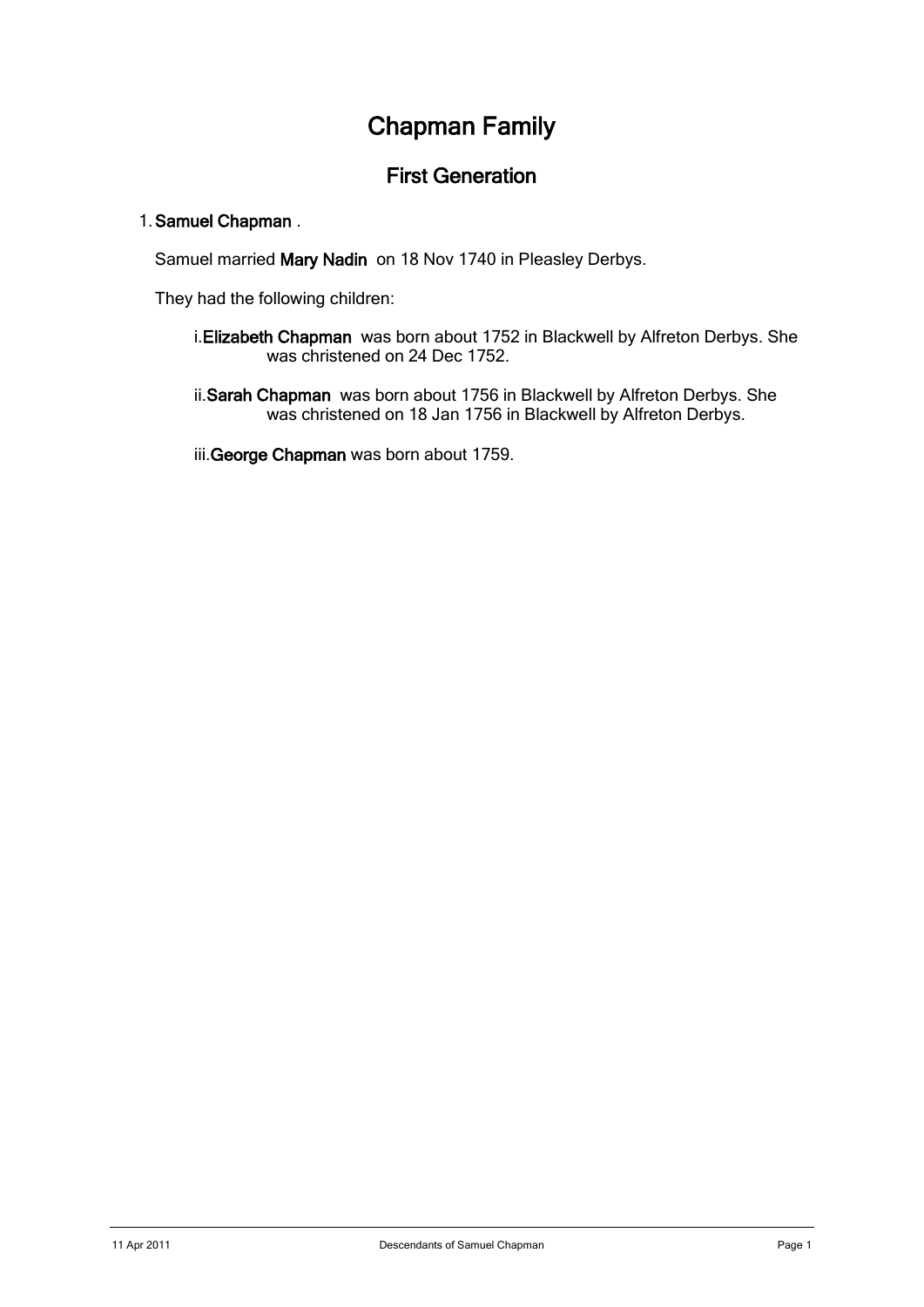# Second Generation

4. George Chapman (Samuel) was born about 1759 in Blackwell by Alfreton Derbys. He was christened on 8 Apr 1759 in Blackwell by Alfreton Derbys.

George married Susanna Newton on 6 Jan 1779 in Tibshelf Derbys.

They had the following children:

- i. Samuel Chapman was born about 1779.
- ii. Sarah Chapman was born about 1781 in Blackwell by Alfreton Derbys. She was christened on 11 Feb 1781 in Blackwell by Alfreton Derbys.
- iii. Mary Chapman was born about 1782 in Blackwell by Alfreton Derbys. She was christened on 19 May 1782 in Blackwell by Alfreton Derbys.
- iv. Hannah Chapman was born about 1783 in Blackwell by Alfreton Derbys. She was christened on 3 Aug 1783 in Blackwell by Alfreton Derbys.
- v. George Chapman was born about 1784 in Blackwell by Alfreton Derbys. He was christened on 6 Dec 1784 in Blackwell by Alfreton Derbys.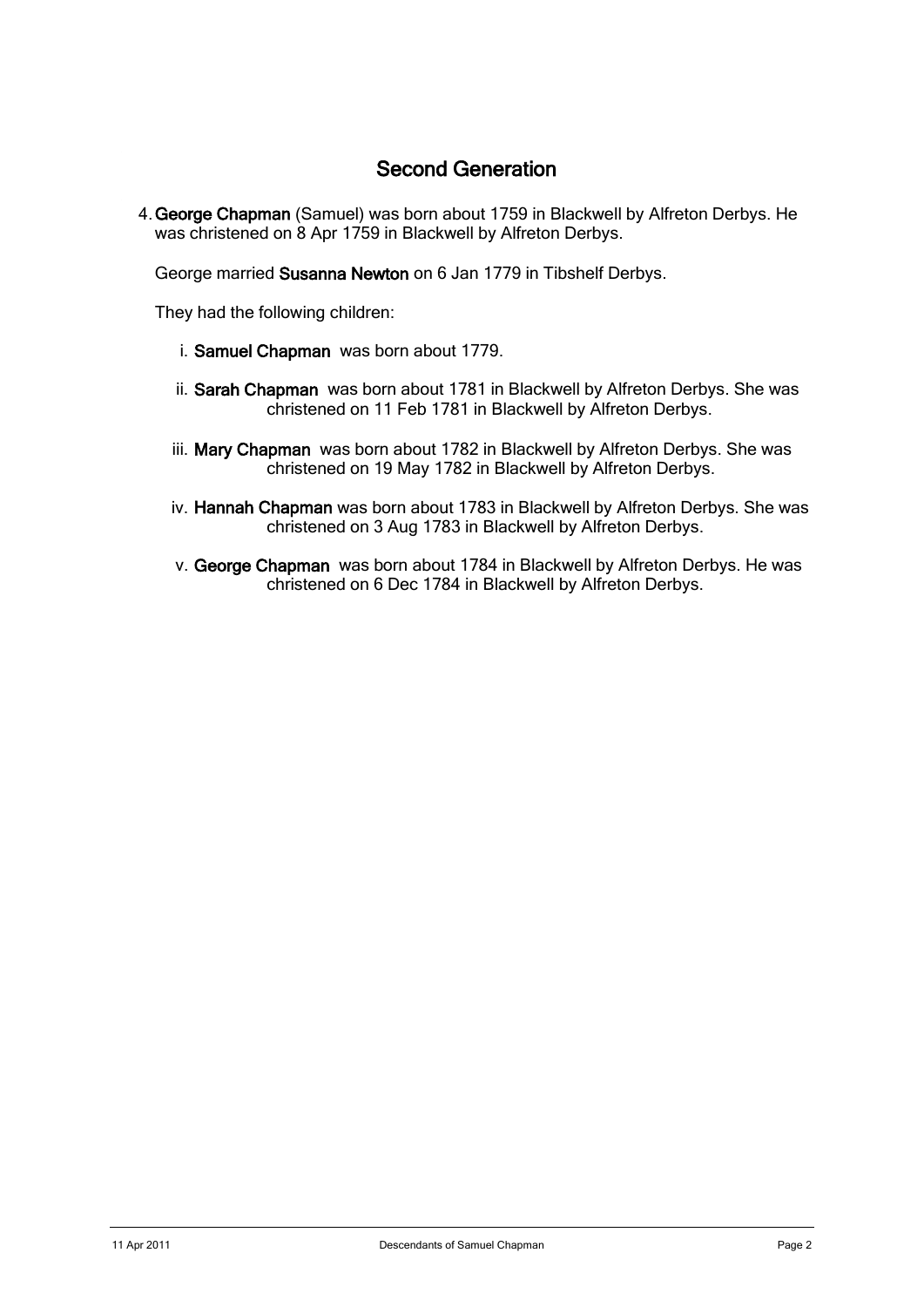# Third Generation

5. Samuel Chapman (George, Samuel) was born about 1779 in Blackwell by Alfreton Derbys. He was christened on 2 May 1779 in Blackwell by Alfreton Derbys.

He is shown as Sam at George's Christening but as Samuel at his marriage

Samuel married Hannah Mather on 29 Nov 1802 in Alfreton Derbys.

She is shown as Hannah at George's Christening but as Ann or Anna at her marriage to Samuel

Samuel and Hannah had the following children:

- i. George Chapman was born about 1803.
- ii. Joanna Chapman was born about 1805 in Blackwell by Alfreton Derbys. She was christened on 15 Apr 1805 in Blackwell by Alfreton Derbys.
- iii. Elizabeth Chapman was born about 1807 in Blackwell by Alfreton Derbys. She was christened on 12 Apr 1807 in Blackwell by Alfreton Derbys.
- iv. Harriet Chapman was born about 1809 in Blackwell by Alfreton Derbys. She was christened on 13 Mar 1809 in Blackwell by Alfreton Derbys.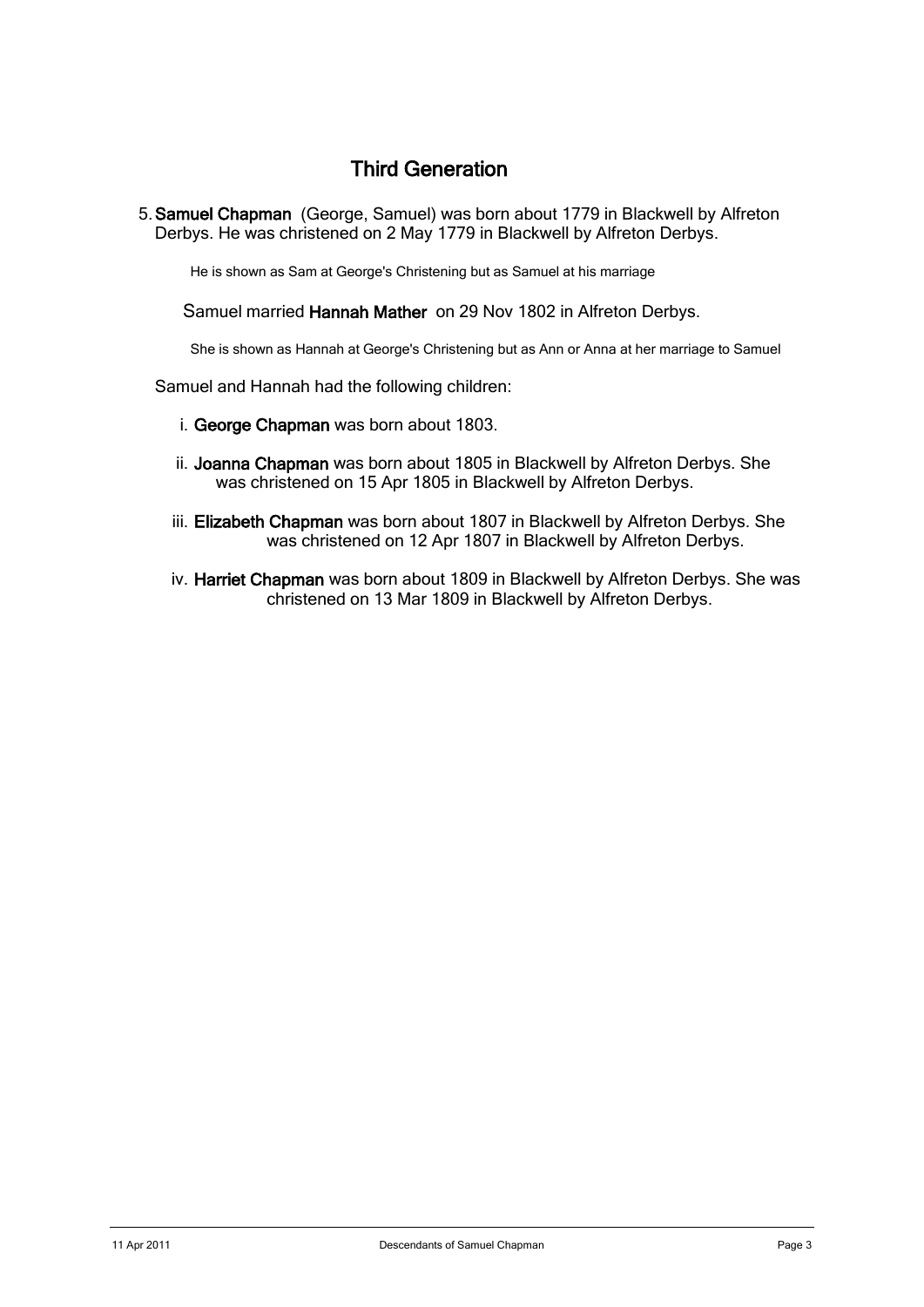# Fourth Generation

 George Chapman (Samuel, George, Samuel) was born about 1803 in Blackwell Derbyshire. He was christened on 15 Jan 1803 in Blackwell by Alfreton Derbys.

At 1851 Census George is living at 85 Bottom Long Row Clay Cross Head Married aged 47 a Coal Miner born Derbyshire Blackwell

At 1861 Census George is lodging with Griffin at 85 Bottom Long Row Clay Cross aged 58 a Coal Miner born Derbyshire Blackwell

Cannot find in 1871 Census

| Deaths Jun 1862 |           |              |    |     |
|-----------------|-----------|--------------|----|-----|
| Chapman         | George    | Chesterfield | 7h | 339 |
|                 |           |              |    |     |
| Deaths Sep 1869 |           |              |    |     |
| Chapman         | George 68 | Chesterfield | 7h | 326 |
|                 |           |              |    |     |

George married Phebe Hopkinson on 23 Jun 1823 in Blackwell By Alfreton, Derby. Phebe was born about 1804 in North Wingfield.

 At 1841 Census Phebe is living at Cotes Park (Alfreton) aged 38 born in Derbyshire George is not with her he is a lodger at Clay Cross

At 1851 Census Phebe is living with George Wife Married aged 47 born Derby North Wingfield

At 1861 Census Phebe is lodging with Griffin at 85 Bottom Long Row Clay Cross aged 57 born Derbyshire North Wingfield

George and Phebe had the following children:

i. Ann Chapman was born about 1824. She was christened on 19 Oct 1824 in Pinxton Derbyshire.

Ann is not with the family in 1841 and cannot be found in the census

ii. Mary Chapman was born about 1827 in Alfreton Derbys. She was christened on 18 Mar 1827 in Alfreton Derbyshire.

At 1841 Census Mary is living with her mother aged 14 born in Derbyshire

iii. Samuel Chapman was born about 1829 in Alfreton Derbys. He was christened on 22 Nov 1829 in Alfreton Derbyshire. He died on 16 Apr 1831 in Alfreton Derbyshire.

Samuel is not with the family in 1841

iv. George Chapman was born about 1832.

At 1841 Census George is living with his mother aged 9 born in Derbyshire

- v. Aaron Chapman was born about 1834. He died about Sep 1916.
- vi. Griffin Chapman was born about 1837.
- vii. Ephraim Chapman was born about Jun 1839.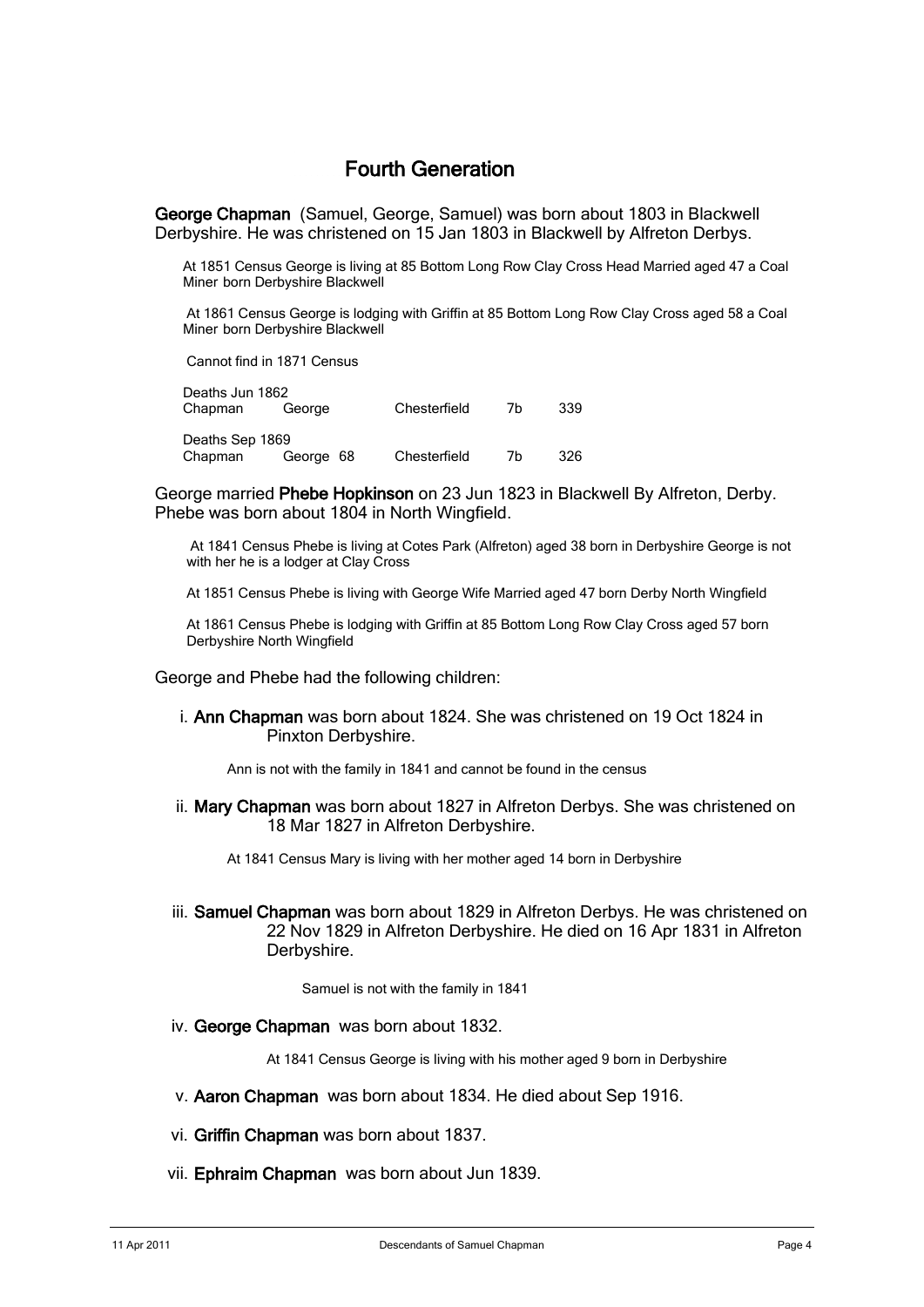viii.Phebe Chapman was born about Jun 1842 in Clay Cross.

At 1851 Census Phebe is living with her father Daughter aged 8 a Scholar born **Derby Clay Cross**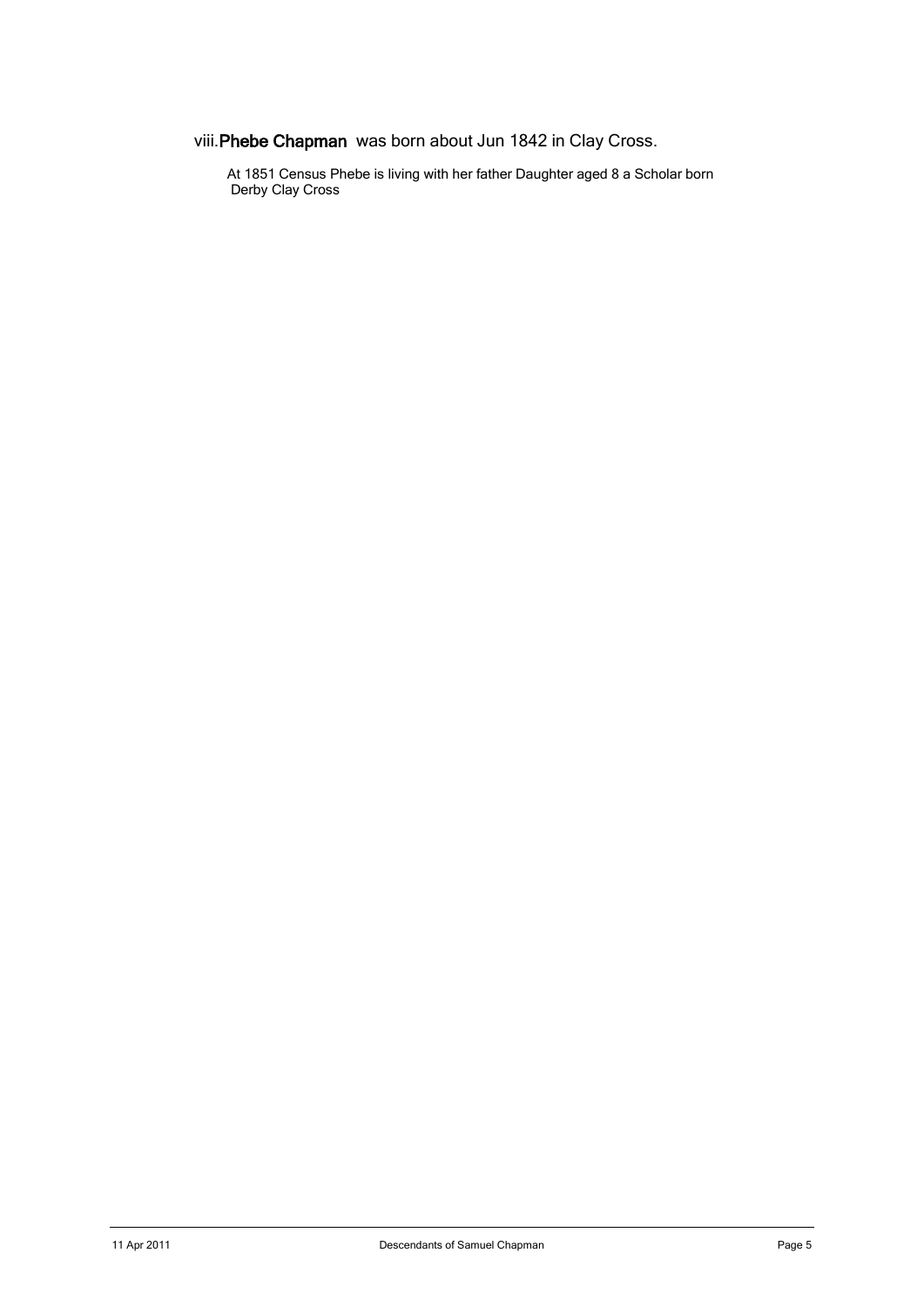# Fifth Generation

18. Aaron Chapman (George, Samuel, George, Samuel) was born about 1834 in Somercotes Derbyshire. He was christened on 26 Oct 1834 in Alfreton Derbyshire. He died about Sep 1916 in Kearsley Lancs.

At 1841 Census Aaron is living with his mother aged 6 born in Derbyshire

 At 1951 Census Aaron is living with his father Son Unmarried aged 16 a Coal Miner born Derby **Summercotes** 

 At 1861 Census Aaron is living at 62 Long Row Clay Cross Head Married aged 26 a Mining Deputy born Derby Birchwood

 At 1871 Census Aaron is living at 62 Long Row Clay Cross Head Married aged 36 a Mining Deputy born Derby Birchwood

 At 1881 Census living at Faggots Row Market Street Clay Lane aged 46 a Deputy in a Coal Miner born Somercoates Derbyshire

 1891 Census RG12 piece 3097 folio 29 page 55 he is living at 26 Bent Street Kearsley Lancaster aged 59 a Coal Miner employed born Derbyshire Somercotes

 1901 Census RG13 3602 Page 26 he is living at 26 Bent Street Kearsley Lancs aged 68 an employed Coal Miner Hewer born Derbyshire Somercotes) Also with him is his grand son John Halliwell aged 1 born Lancs Kearsley

 At 1911 Census Aaron is living with his daughter Elizabeth as Father Head Widower aged 79 a Pensioner born Somercoats Derbyshire

 Deaths Sep 1916 Chapman Aaron 83 Bolton 8c 259

Aaron married Elizabeth Bingham daughter of George Bingham and Mary on 2 Jul 1855 in North Wingfield Derbyshire. Elizabeth was born about 1835 in Tibshelf Derbyshire. She died on 1 Jul 1906 in Long Row Clay Cross.

At 1841 Census is living with her father at Tibshelf aged 6

At 1861 Census living with her husband aged 24 born Derbyshire Tibshelf

At 1871 Census living with her husband aged 34 born Derby Tibshelf

 At 1881 Census living with her husband aged 44 a Deputy in a Coal Mine Wife? born Tibshelf Derbyshire

At 1891 Census she is living with Aaron aged 56 born Derbyshire Tibshelf

At 1901 Census she is living with her husband aged 65 born Derbyshire Tibshelf

Died 1st July 1906 at Long Row aged 70

 Entry in Derbyshire Times for Saturday 7th July 1906 reads Death on July 1st at Long Row Clay Cross Eliza Chapman aged 70 years

Aaron and Elizabeth had the following children:

i.George Chapman was born about 1855 in Clay Cross.

 At 1861 Census George is living with his father Son aged 5 a Scholar born Derbyshire Northwingfield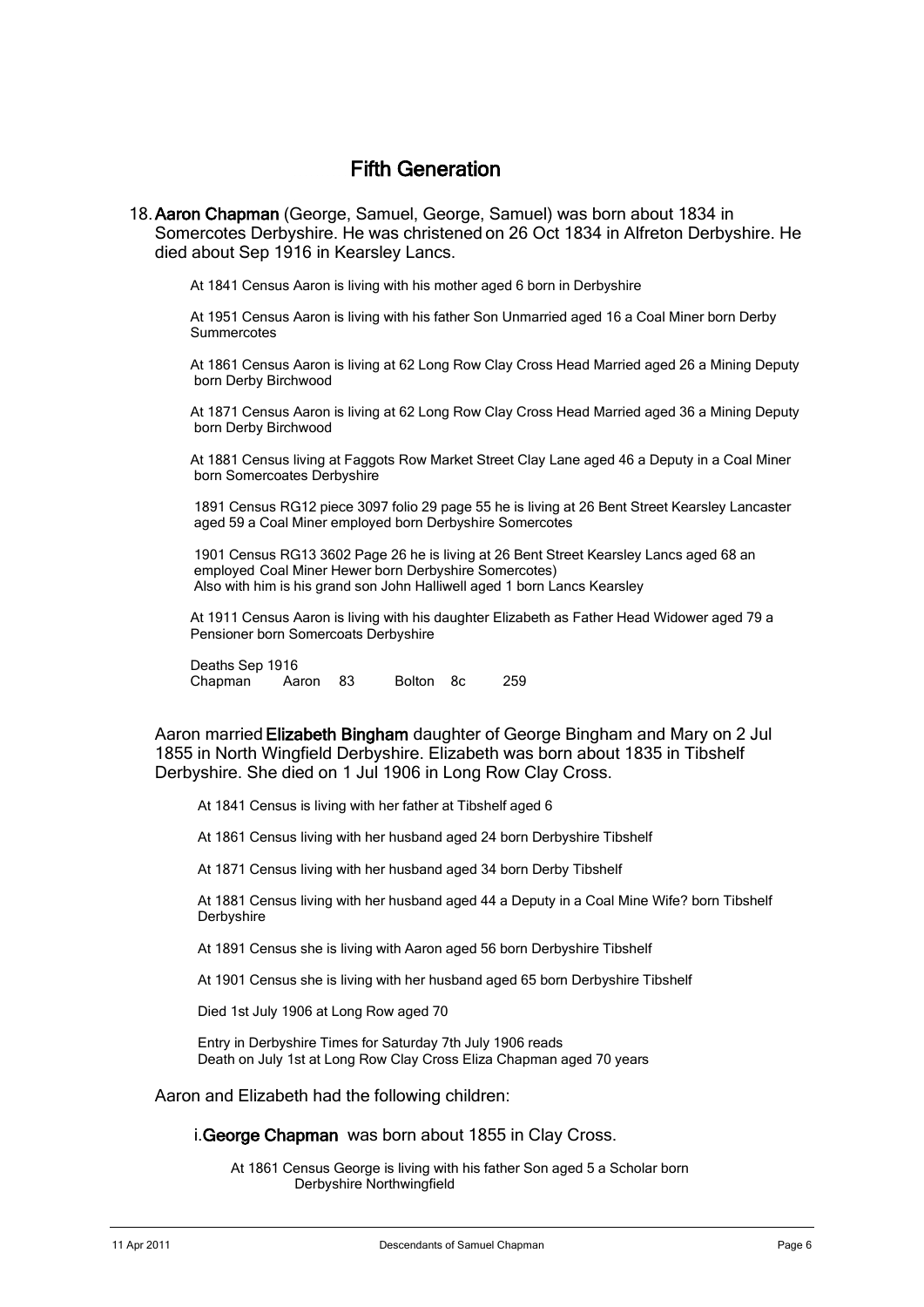#### At 1871 Census George is living with his father Son Unmarried aged 15 a Coal Miner born Derby Clay Cross

Deaths Mar 1880<br>Chapman Ge George 24 Chesterfield 7b 40

ii.Aaron Chapman was born on 21 Jan 1857. He died about Dec 1920.

iii.Albert Henry Chapman was born about Mar 1859 in Clay Lane Derbyshire.

At 1861 Census Albert is living with his father Son aged 2 born Derbyshire Northwingfield he is shown as Albert H.

At 1871 Census Albert is living with his father Son Unmarried aged 12 a Coal Miner born Derby Clay Cross he is shown as Albert Hy.

At 1881 Census he is living with his father aged 22 a Coalminer

iv.William Chapman was born about Mar 1861 in Clay Lane Derbyshire.

At 1861 Census William is living with his father Son aged 6? weeks born Derbyshire Northwingfield

At 1871 Census William is living with his father Son aged 10 a Scholar born Derby Clay Cross

At 1881 Census he is living with his father aged 20 a Coal Miner born Derbyshire Clay Cross

### William married Unknown.

v.Edwin James Chapman was born about Sep 1863.

vi.Clara Chapman was born about Jun 1866.

vii.Emily Chapman was born about 1870 in Clay Lane Derbyshire.

At 1871 Census she is living with her father Daughter aged 9 months born Derby Clay Cross

At 1881 Census is living with her father aged 11

At 1891 Census she is living with her father aged 20 a Cotton Operative (Reeler) employed born Derbyshire Clay Cross

#### viii.Florry Chapman was born about Dec 1873 in Clay Lane Derbyshire.

At 1881 Census is living with her father aged 8

ix.Elizabeth Chapman was born about Jun 1874.

#### x. Ernest Chapman was born about Mar 1877 in Clay Lane Derbyshire.

At 1881 Census is living with his father aged 4r

At 1891 Census he is living with his father aged 20 a Cotton Operative (Baller) employed born Derbyshire Clay Cross

xi.Percy Chapman was born about Mar 1880 in North Wingfield Derbyshire.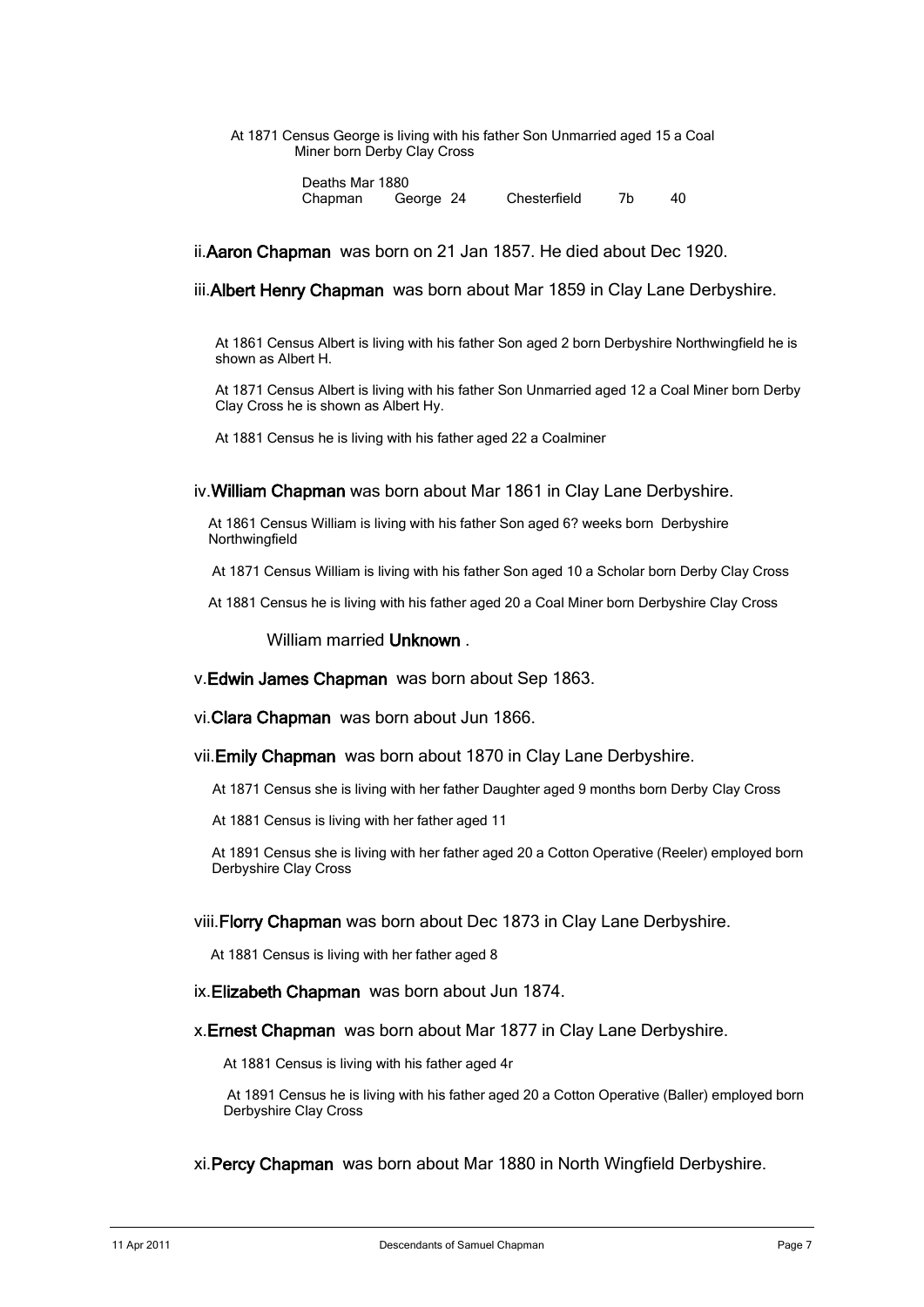At1881 Census is living with his father aged 1

At 1891 Census he is living with his father aged 11 a Scholar born Derbyshire Clay Cross

#### xii.Everard Chapman was born about Jun 1882 in Clay Cross Derbyshire.

At 1891 Census he is living with his father aged 9 a Scholar born Derbyshire Clay Cross

At 1901 Census he is living with his father aged 19 a Cotton Sizer born Derbyshire Clay Cross

#### Everard married Sarah Parkinson .

19. Griffin Chapman (George, Samuel, George, Samuel) was born about 1837. He was christened on 16 Apr 1837 in Alfreton Derbyshire.

At 1841 Census Griffin is living with his mother aged 4 born in Derbyshire

 At 1951 Census Griffin is living with his father Son Unmarried aged 14 a Coal Miner born Derby **Summercotes** 

At 1861 Census Griffin is at 85 Bottom Long Row Clay Cross aged 24 a Coal Miner born Derbyshire Somercotes

Griffin is named in the list of 64 men who were willing to enlist in Clay Cross Rifle Volunteer Corps. in 1861 (Clay Cross Genealogy website)

At 1871 Census Griffin is living at 12 Addison Street Wednesbury Head Married aged 35 a Coal Miner born Derbyshire Birchwood

At 1881 Census Griffin is living at Hucknall Torkard Nottingham Head Married aged 45 a Coal Miner Born Birchwood Derby

At 1891 Census RG12 2674 Page 28 he is living at 26 Portland Street Hucknall Torkard aged 55 a Coal Miner employed born Somercotes he is still with his first wife

 At 1901 Census RG13 3157 Fol 117 Page 13 he is living at 133 Watnall Road aged 65 a General Labourer employed born Derby Birchwood by now he is living with his second wife

#### Griffin married (1) Ann. Ann was born about 1840 in Wednesboro, Stafford, England.

At 1861 Census Ann is at 85 Bottom Long Row Clay Cross aged 21 born Staffordshire Wednesbury

At 1881 Census she is living with her husband aged 41 born Wednesboro, Stafford

 At 1891 Census she is living with her husband aged 51 born Wednesbury by 1901 Griffin is with his second wife

#### Griffin and Ann had the following children:

#### i.George Chapman was born about 1859 in Darliston, Stafford, England.

 At 1861 Census George is at 85 Bottom Long Row Clay Cross aged 2 born Staffordshire Darleston

 At 1881 Census he is with his father aged 22 a Coal Miner born Darliston, **Stafford**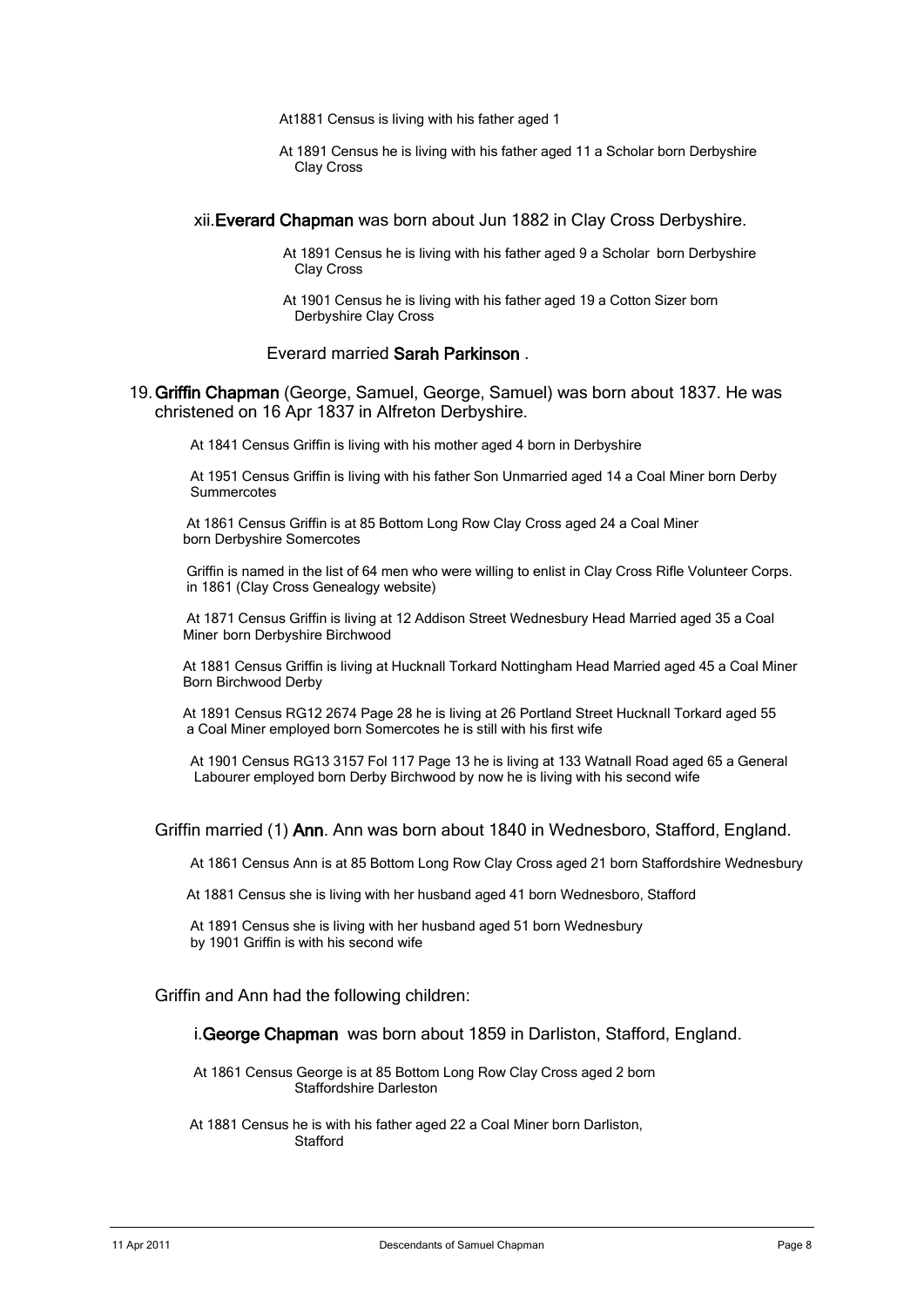ii.Edwin Chapman was born about 1860 in Clay Cross Derbyshire.

At 1861 Census Edwin is at 85 Bottom Long Row Clay Cross aged 11 months born Derbyshire Clay Cross

iii. Edward Chapman was born about 1862 in Clay Cross, Derby, England.

At 1881 Census he is with his father aged 20 a Coal Miner born Clay Cross Derbys

iv.Sarah Ann Chapman was born about 1871 in Wesdnesboro, Stafford, England.

At 1881 Census she is with her father aged 10 a Scholar born Wesdnesboro, Stafford

v.Elisabeth Chapman was born about 1876 in Pilsley, Derby, England.

At 1881 Census she is with her father aged 5 a Scholar born Pilsley Derbys

At 1891 Census she is living with her father aged 15 a Domestic Servant employed born Pilsley

vi.William G. Chapman was born about 1882 in Hucknall Notts.

At 1891 Census he is living with his father aged 9 a Scholar born Hucknall Notts

Griffin married (2) Sarah E. . Sarah was born about 1830 in Duffield Derbyshire.

At 1901 Census she is living with Griffin aged 71 born Derbyshire Duffield

#### 20. Ephraim Chapman (George, Samuel, George, Samuel) was born about Jun 1839 in Somercotes Derbyshire.

At 1841 Census Ephraim is living with his mother aged 2 born in Derbyshire

At 1951 Census Ephraim is living with his father Son aged 11 a Scholar born Derby Summercotes

At 1861 Census Ephraim is living at Wooley Colliery Woolley Roystone Lodger Unmarried aged 22 a Coal Miner born Summercoates Derby

 At 1871 Census Ephraim is living at 4 Rutland Street Litchurch Derby Head Married aged 31 a Miner born Derbyshire Summercotes Also living with him is Mary J. Headin? Dau? aged 1 born Derbyshire Summercoates

At 1881 Census Ephraim is living at 66 Princes? Street Litchurch Derby Head Married aged 41 a Brick-Layers Laborer born Derby Somercoats

Cannot find Ephraim or Amy in 1891 Census

 At 1901 Census he is living at 22 Princes? Street Derby with his son John W. and his family aged 63 Widower a Bricklayers Labourer employed born Somercotes Derbyshire

#### Ephraim married Amey Pegg about Dec 1862 in Chesterfield. Amey was born about 1842 in Derby.

 At 1871 Census Amy is living with Ephraim Wife married aged 28 born Derbyshire Sunny Hill (Derby)

At 1881 Census Amy is living with Ephraim Wife married aged 39 born Derby. Derby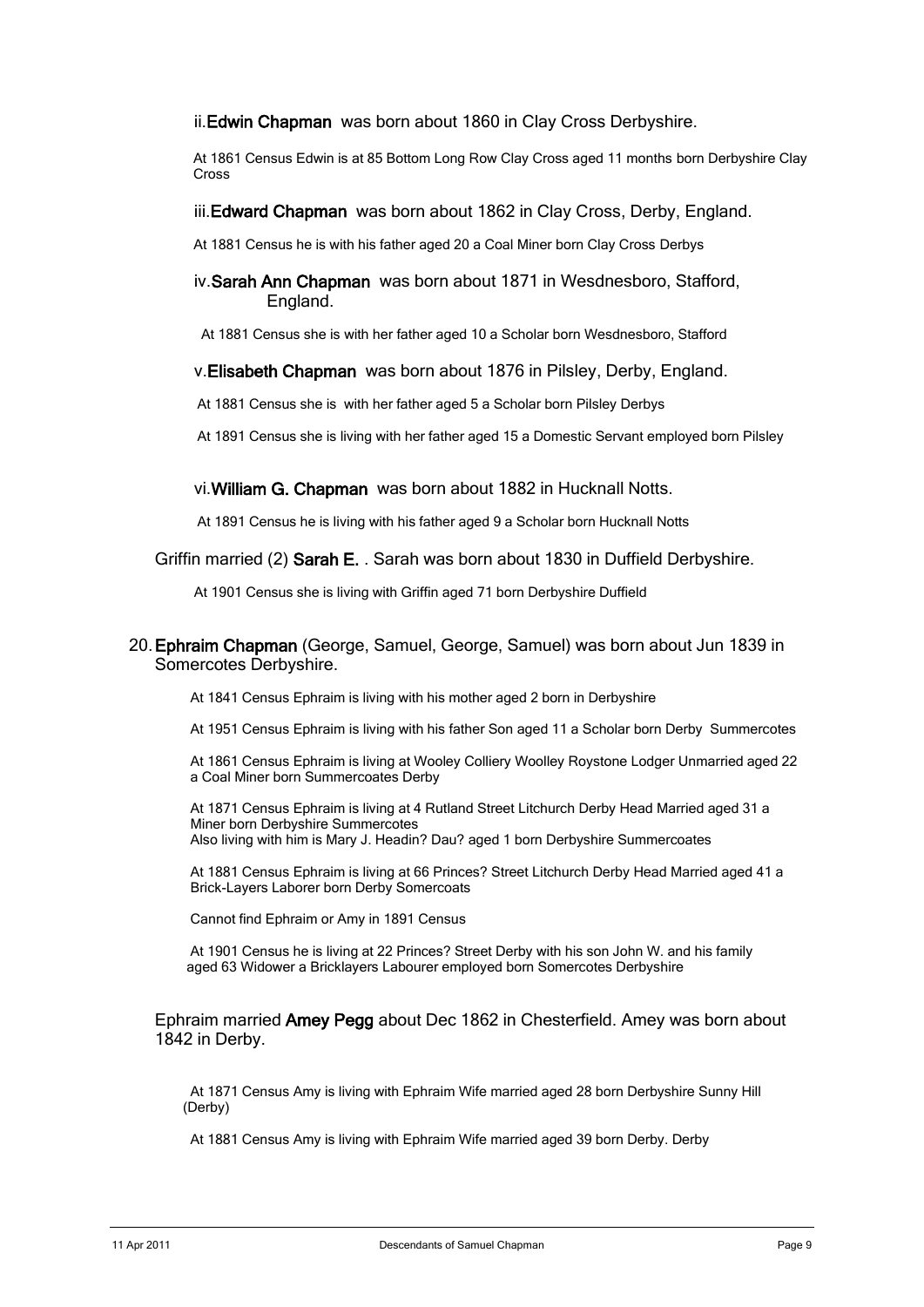Ephraim and Amey had the following children:

- i .John William Chapman was born about Jun 1864.
- ii. Elizabeth Chapman was born about 1867 in Summercotes Derbyshire.

 At 1871 Census Elizabeth is living with her father Daughter aged 4 a Scholar born Derbyshire **Sumercoates** 

At 1881 Census Elizabeth is living with her father Daughter aged 14 a China? Painter born Somercoates

iii. Walter J. Chapman was born about 1864 in Clay Cross.

At 1871 Census Walter is living with his father Son aged 7 a Scholar born Derbyshire Clay Cross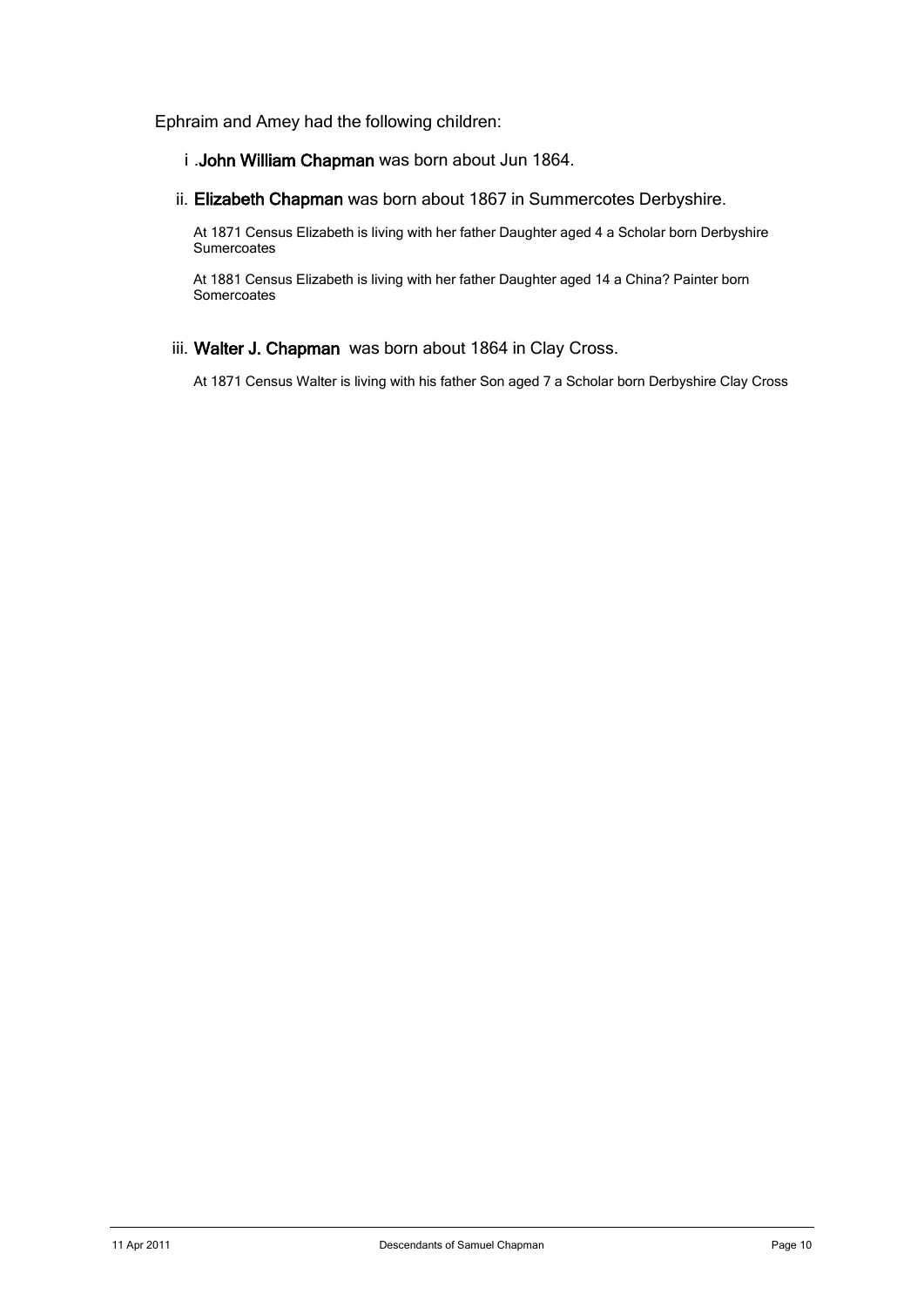## Sixth Generation

23. Aaron Chapman (Aaron, George, Samuel, George, Samuel) was born on 21 Jan 1857 in 91 Clay Cross Clay Lane. He died about Dec 1920 in Clay Cross.

| Marriages Mar 1878 |           |              |              |      |     |  |  |  |
|--------------------|-----------|--------------|--------------|------|-----|--|--|--|
| CHAPMAN            | Aaron     | Chesterfield |              | 782. |     |  |  |  |
| Marsden            | Elizabeth |              | Chesterfield |      | 782 |  |  |  |

At 1861 Census Aaron is living with his father Son aged 4 a Scholar born Derbyshire Northwingfield

 At 1871 Census Aaron is living with his father Son Unmarried aged 14 a Coal Miner born Derby Clay Cross

At 1881 Census Aaron is living at 165 Office Row Bridge Street Clay Cross Head Married aged 24 a Coal Miner born Clay Cross Derby.

Also living with him and his family was Richard Cox Lodger aged 36 a Boiler Smith born Gloucester

At 1891 CensusRG12 2757 Folio 102 Page 3 he is living at 175 Office Row Bridge Street Clay Cross aged 34 a Coal Miner employed born Derbys Clay Cross

At 1901 Census he is living at Office Row Clay Cross aged 44 a miner shotfirer underground

 At 1911 Census he is living at 165 Bridge Street Clay Cross Derbyshire he is shown as Head aged 54 Married a Coal Mine Deputy born Clay Cross Derbyshire

Aaron married Elizabeth Marsden daughter of Henry Marsden and Elizabeth Faulkner on 25 Mar 1878 in North Wingfield Derbyshire. Elizabeth was born on 11 Mar 1859 in Peters Street Radford Notts. She died about Mar 1922 in Clay Cross Derbys.

March Qtr 1859 Radford 7b 173 this certificate obtained 26/07/08 It shows the birth of Elizabeth Marsden on the 11th of March 1859 at Peters Street Radford Notts to Henry Marsden a FrameSmith and Betsey Marsden formerley Faulkner

At 1861 Census Elizabeth is living with her father Daughter aged 2 born Notts Radford

At 1871 Census Elizabeth is living with her father Daughter aged 13 Scholar born Notts Radford

At 1881 Census is living with her husband aged 22 a Coal Miner's Wife born Radford Nottingham

At 1891 Census she is living with Aaron aged 32 born Nottingham

At 1901 Census with her husband aged 43 no occupation born Radford Nottingham

At 1911 Census she is living with Aaron she is shown as Wife aged 53 Married 33 years she had 14 children 13 were alive and 1 had died born Radford Nottinghamshire

Only got 12 children when 1911 says she had 14 and one had died but none of the Census's show any more

Poss GRO Ref Death March 1922 aged 62 Chesterfield 7b 773

Aaron and Elizabeth had the following children:

i. Albert Henry Chapman was born about Mar 1879.

ii. Clara Chapman was born about Apr 1880. She died about Jun 1951.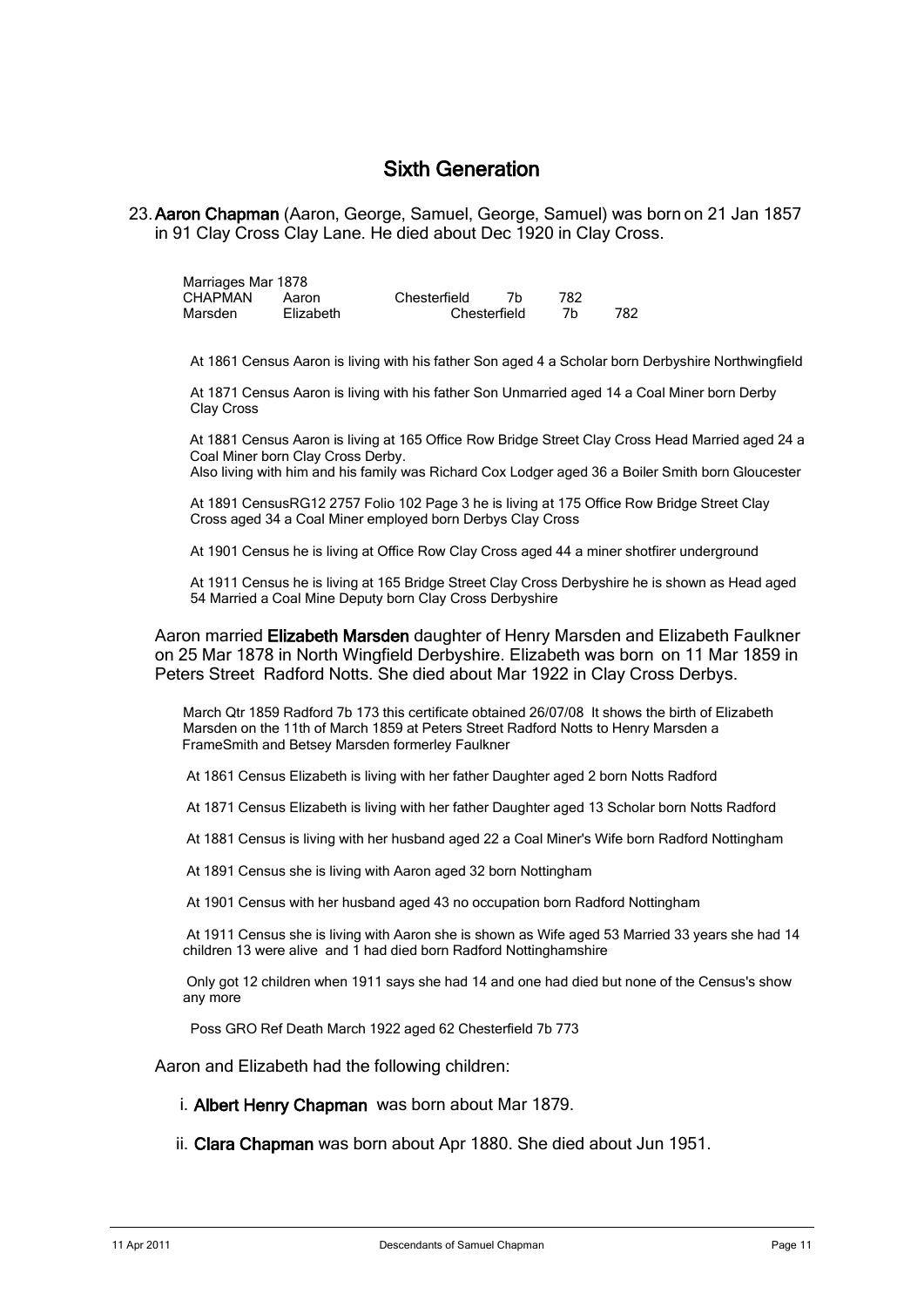### iii. George Chapman was born<sup>5</sup> about 1882 in Clay Cross. He died about Jun 1961 in Chesterfield.

- At 1891 Census he is living with is father aged 9 a Scholar born Derbys Clay Cross
- At 1901 Census with his father aged 19 an ironmoulder born Clay Cross

George married HANNAH ELIZABETH HARDY daughter of David HARDY on 27 Jun 1903 in St Bartholomews Clay Cross. HANNAH was born about 1881.

- iv.Lizzie Chapman was born about Dec 1883. She died about Dec 1950.
- v. **Aaron Chapman** was born<sup>6</sup> about Dec 1886 in Clay Cross Derbys. He died about Sep 1935 in Chesterfield.

At 1891 Census he is living with his father aged 4 a Scholar born Derbys Clay Cross

At 1901 Census with his father aged 16 no occupation born Clay Cross

At 1911 Census he is living with Aaron he is shown as Son aged 24 Single a Coal Miner Hewer Worker born Clay Cross Derbyshire

- vi. Andrew Chapman was born about Sep 1888. He died about Mar 1938.
	- vii. Charlie Chapman was born<sup>7</sup> about Mar 1890. He died<sup>8,9</sup> on 24 Sep 1915 in France somewhere.

At 1891 Census he is living with his father aged 1 a Scholar born Derbys Clay Cross

At 1901 Census with his father aged 11 no occupation born Clay Cross

At 1911 Census he is living with Aaron he is shown as Son aged 21 Single a Coal Miner Hewer Worker born Clay Cross Derbyshire he is shown as Charly

Name: CHAPMAN, Charles Memorial Scroll Purchase scroll

Regiment, Corps etc.: Sherwood Foresters (Nottinghamshire and Derbyshire Regiment) Battalion etc.: 2nd Battalion.<br>Last name: Chapman Last name: First name(s): Charles Initials: C Birthplace: Clay Cross, Derbyshire Enlisted: Chesterfield, Derbyshire Residence: Clay Cross, Derbyshire Rank: PRIVATE<br>Number: 18939 Number:<br>Date died: Date died: 24 September 1915<br>How died: Killed in action How died: Killed in action<br>Theatre of war: Franc France & Flanders

Supplementary Notes: Soldiers Died in the Great War database © Naval and Military Press Ltd 2006.

Private 18939 24/09/1915 Unknown Sherwood Foresters (Notts and Derby Regiment) United Kingdom YPRES (MENIN GATE) MEMORIAL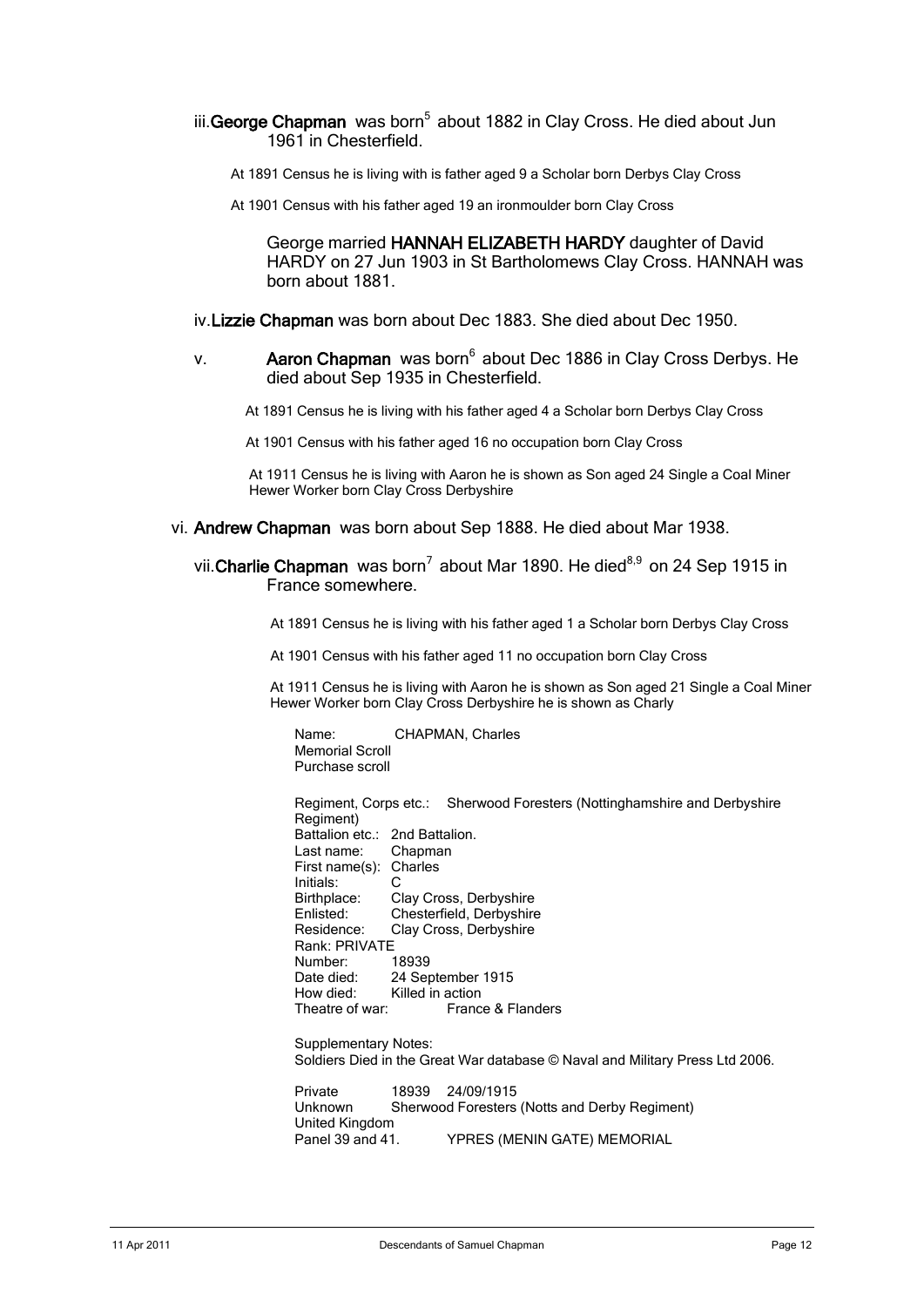Derbyshire Times, Copy on microfilm for week of 9th October 1915, Chesterfield Library, Chesterfield. "Mr & Mrs Aaron Chapman of 165 Bridge Street Clay Cross were on Tuesday officially informed that their fourth son Private Charles Chapman No. 18939 of the 2nd Batt Notts and Derby regiment was killed in action at a place not stated on September 24th (some comments by officer and comrades)Deceased was aged 25 years and before the hostilities was a miner at No. 2 pit of the Clay Cross Co. He was single and lived with his parents in Bridge Street He joined in November and was trained at Sunderland and went to France in May His brother Private Aaron Chapman is with the 6th Batt of the Notts & Derby Regiment

viii.Walter Chapman was born about Dec 1891.

ix. Harry Marsden Chapman was born about Sep 1893. He died about Dec 1935.

x.Lottie Chapman was born about Jun 1895.

 $xi$ . Betsy Chapman was born<sup>10</sup> about Dec 1898.

At 1901 Census with her father aged 2 born Clay Cross

At 1911 Census she is living with Aaron she is shown as Daughter aged 12 at School born Clay Cross Derbyshire

- xii. Edward Chapman was born on 2 Nov 1901. He died on 23 Aug 1979.
- 26. Edwin James Chapman (Aaron, George, Samuel, George, Samuel) was born about Sep 1863 in Clay Lane Derbyshire.

At 1891 Census he is living with his father aged 7 a Scholar born Derbyshire Clay Cross

At 1881 Census is living with his father aged 17 a Coalminer

 At 1901 Census he is living with his father shown as a Widower aged 37 a Coal Miner Hewer born Derbyshire Clay Cross with him are his children Albert? H. aged 11, Edwin J. aged 9 and Martha aged 7

Edwin had the following children:

i. Albert H. Chapman was born about 1890 in Kearsley Lancashire.

At 1901 Census he is living with his father at his Grandad Aaron's house aged 11 born Lancs Kearsley

ii. Edwin J. Chapman was born about 1892 in Clay Cross Derbyshire.

At 1901 Census he is living with his father at his Grandad Aaron's house aged 9 born Derbyshire Clay Cross

- iii. Martha Chapman was born about 1894 in Kearsley Lancashire. At 1901 Census she is living with her father at her Grandad Aaron's house aged 7 born Lancs Kearsley
- 27. Clara Chapman (Aaron, George, Samuel, George, Samuel) was born about Jun 1866 in Clay Lane Derbyshire.

At 1871 Census she is living with her father Daughter aged 5 a Scholar born Derby Clay Cross

At 1881 Census is living with her father aged 15 Assit in House Duties

At 1891 Census she is living with her father aged 25 a Dress Maker employed born Derbyshire Clay Cross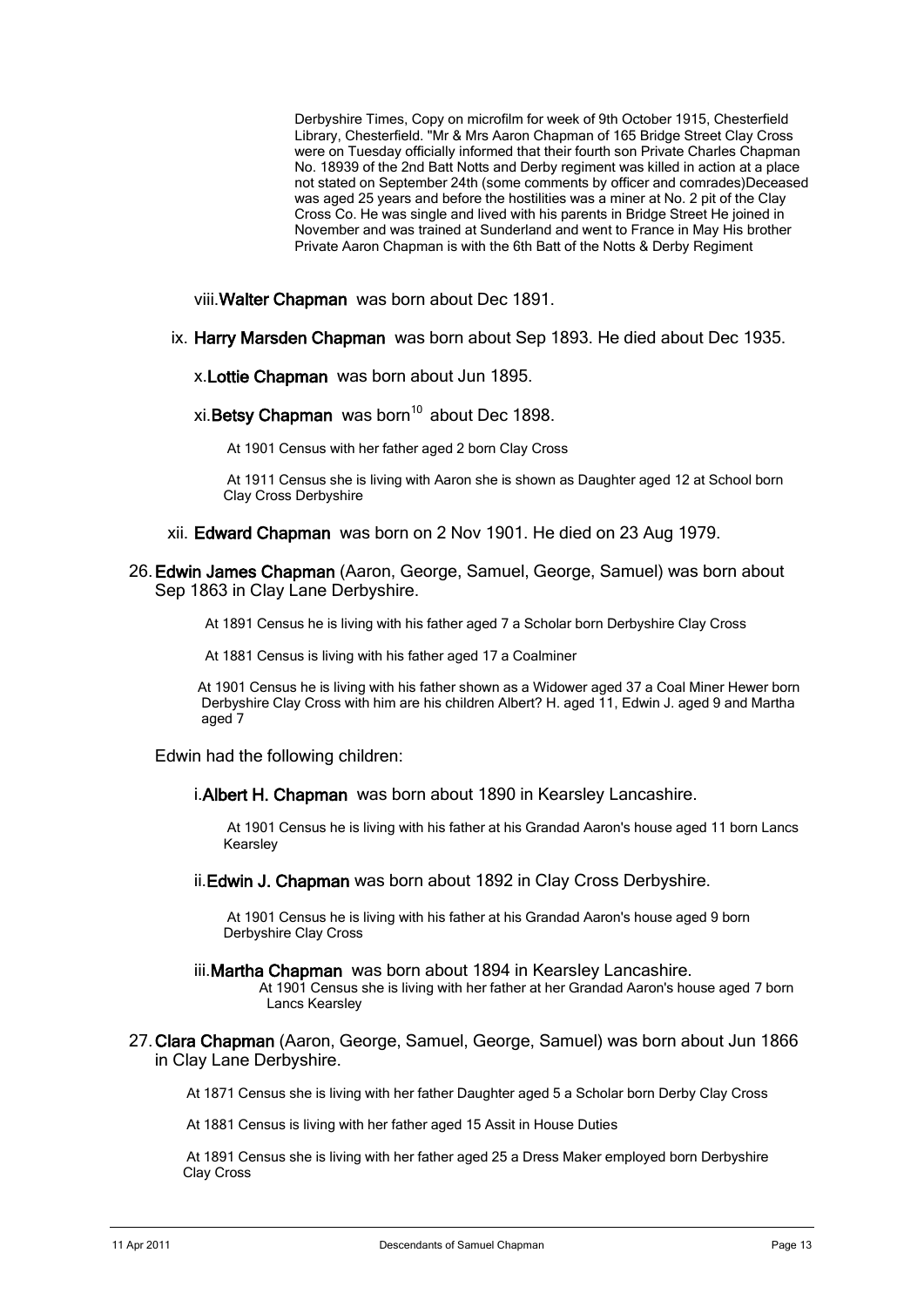At 1901 Census Clara is living at 26 William Street Farnworth Head Widow aged 35 a Dressmaker On Own Account at Home born Derbyshire Clay Cross

Clara married William George Webster about Mar 1892 in Walkden Lancs. William was born about 1869 and died about Dec 1899 aged 30 at Prestwich Manchester

William and Clara had the following children:

- i. Blanche Evelyn Webster was born about Sep 1892 in Little Hulton Lancs.
- ii. Olive Mabel Webster was born about Jun 1894 in Little Hulton Lancs.
- iii. Dorothy Leila Webster was born about Dec 1897 in Little Hulton Lancs.
- iv. William George Webster was born about Sep 1900 in Walkden Lancs.
- 30. Elizabeth Chapman (Aaron, George, Samuel, George, Samuel) was born about Jun 1874 in Selston Nottinghamshire.
	- At 1881 Census is living with her father aged 6 a Scholar

 At 1891 Census she is living with her father aged 18 a Cotton Operative (Winder) employed born Derbyshire Clay Cross

At 1901 Census can only find youngest son John living with his Grandad Aaron

 At 1911 Census Elizabeth is living at 26 Bent Street Kearsley Farnworth Lancs Head Widow aged 38 a Cotton Mill Winder born Clay Cross Derbyshire

Elizabeth married John Halliwell about Sep 1893 in Bolton Lancs.

They had the following children:

i.Albert Halliwell was born about 1894 in Farnworth Lancashire.

At 1911 Census Albert is living with his widowed mother Son Single aged 17 a Proof House Assistant Cotton Mill born Farnworth Lancashire

ii.Thomas Halliwell was born about Mar 1896 in Farnworth Lancashire.

At 1911 Census Thomas is living with his widowed mother Son Single aged 15 a Piecer Cotton Mill born Farnworth Lancashire

iii.John Halliwell was born about Jun 1900 in Kearsley Lancs.

At 1901 Census John is living with his Grandfather Grandson aged 1 born Kearsley Lancs

At 1911 Census John is living with his widowed mother Son aged 11 at School born Farnworth Lancashire

40. John William Chapman (Ephraim, George, Samuel, George, Samuel) was born about Jun 1864 in Clay Cross Derbyshire.

At 1881 Census John is living with his father Son Unmarried aged 16 a Laborer Iron Foundry born Derby. Clay Cross

At 1891 Census he is living at 1 Harington Street Litchurch Derby aged 26 a Railway Chain Fettler employed born Derbyshire Clay Cross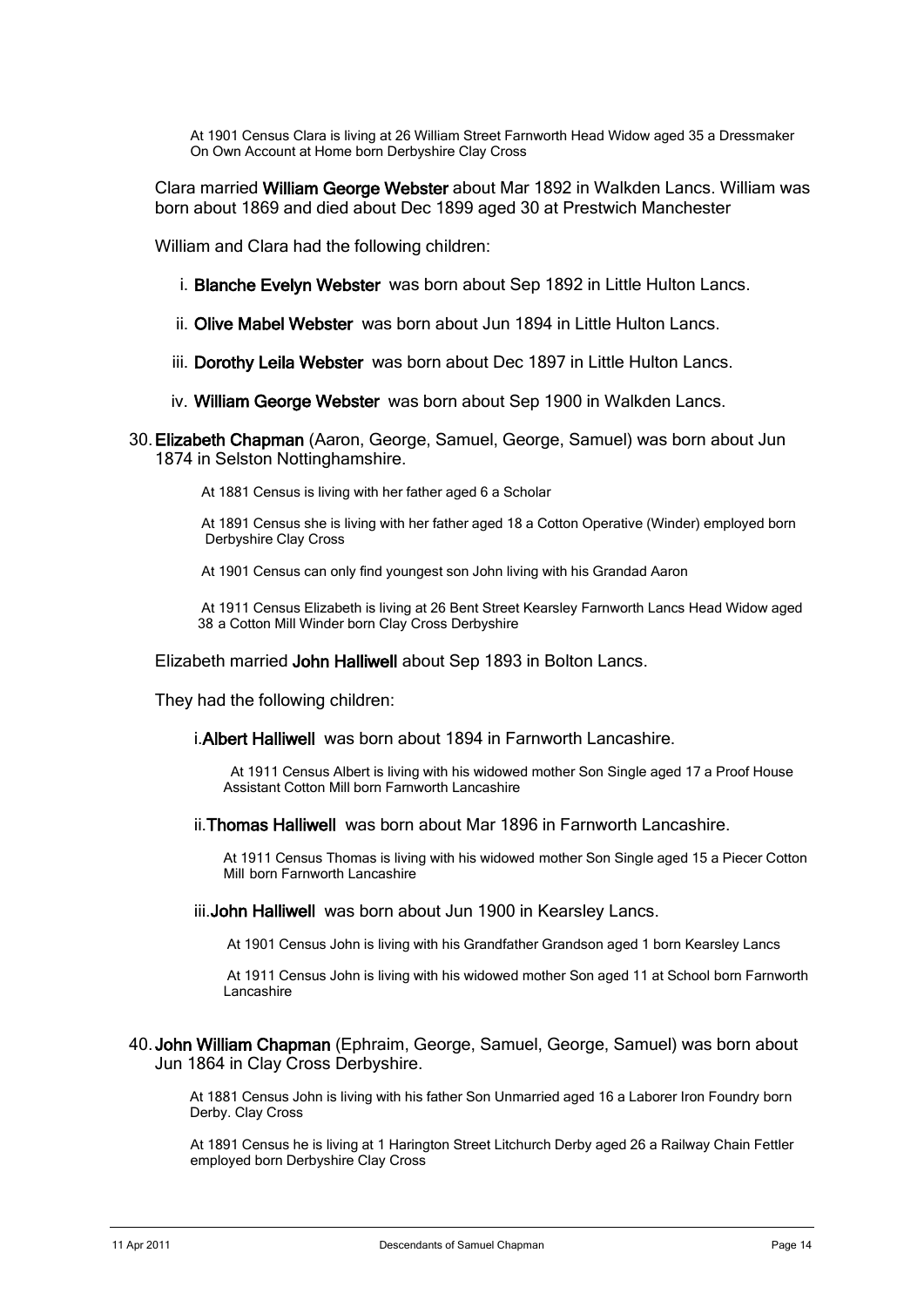At 1901 Census he is living at 22 Princes? Street Derby aged 35 an Iron Fettler employed born Derbys Clay Cross

John married Jessie .Jessie was born about 1867 in Derby.

At 1901 Census she is living with her husband aged 34 born Derby

John and Jessie had the following children:

### i.George W. Chapman was born about 1893 in Derby.

At 1901 Census he is living with his father aged 8 born Derby

### ii. Henry Chapman was born about 1895 in Derby.

At 1901 Census he is living with his father aged 6 born Derby

### iii. Ernest E. Chapman was born about 1900 in Derby.

At 1901 Census he is living with his father aged 1 born Derby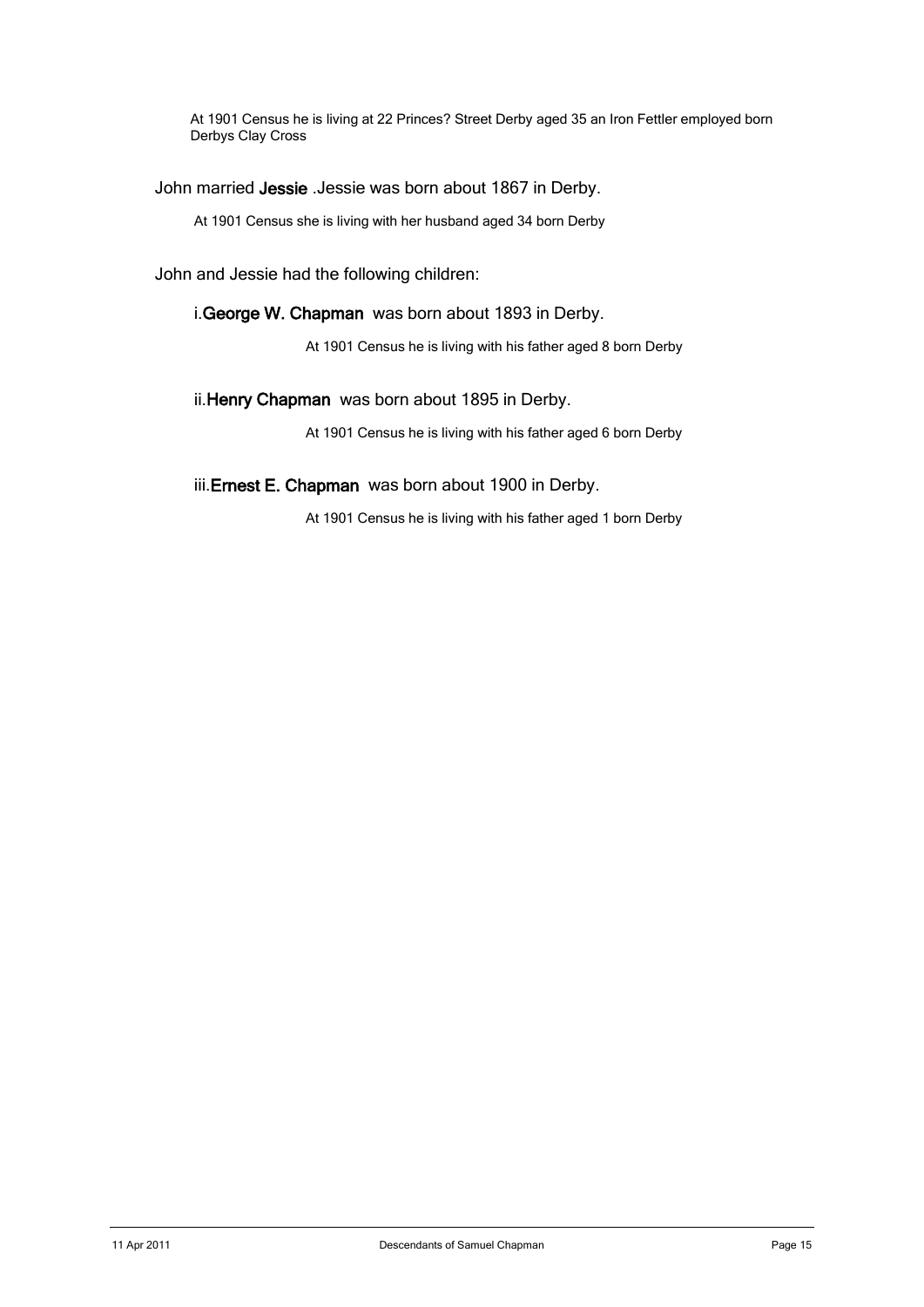43. Albert Henry Chapman (Aaron, Aaron, George, Samuel, George, Samuel) was born about Mar 1879 in Clay Cross Derbyshire.

At 1881 Census is living with his father aged 2 born Clay Cross

 At 1891 Census he is living with his father aged 12 a Colliery Fire Lad employed born Derbys Clay Cross

At 1901 Census with his father aged 22 a miner coal hewer born Clay Cross

 At 1911 Census Albert was living at 169 Bridge Street Clay Cross Head Married aged 32 a Coal Miner Hewer born Clay Cross Derbyshire

Poss Death Sep 1975 Albert Henry Chapman born 6th March 1880 Blackpool/Flyde 40 0508

Albert married Elizabeth Heath daughter of Frederick Heath on 8 Jun 1907 in St Bartholomews Clay Cross. Elizabeth was born about 1887.

 At 1911 Census Elizabeth was living with her husband Albert Wife Married 3 years aged 23 born Clay Cross Derbyshire

Albert and Elizabeth had the following children:

- i. Albert Chapman was born on 2 Mar 1912. He died about Apr 1997.
- ii. Sarah E. Chapman was born about Mar 1913 in Clay Cross Derbyshire.

Sarah married Edward A. Bradley about Sep 1931 in Chesterfield. Edward was born on 2 Sep 1908 in Chesterfield. He died about Oct 1998 in Chesterfield.

- iii. Elsie Chapman was born about Sep 1914 in Clay Cross Derbyshire.
- iv.Edward Chapman was born about Sep 1916 in Chesterfield. He died about Sep 1916 in Chesterfield.
- v.Andrew Chapman was born on 1 Aug 1919 in Chesterfield. He died about Aug 2004 in Chesterfield.

Andrew married Violet Wright about Jun 1941 in Chesterfield. Violet was born on 17 Aug 1919 in Chesterfield. She died about Nov 1990 in **Chesterfield** 

44. Clara Chapman (Aaron, Aaron, George, Samuel, George, Samuel) was born<sup>2</sup> about Apr 1880 in Clay Cross Derbyshire. She died about Jun 1951 in Chesterfield.

At 1881 Census is living with her father aged 11 months born Clay Cross

At 1891 Census she is living with her father aged 10 a Scholar born Derbys Clay Cross

At 1901 Census is living with her father aged 20 no occupation born Clay Cross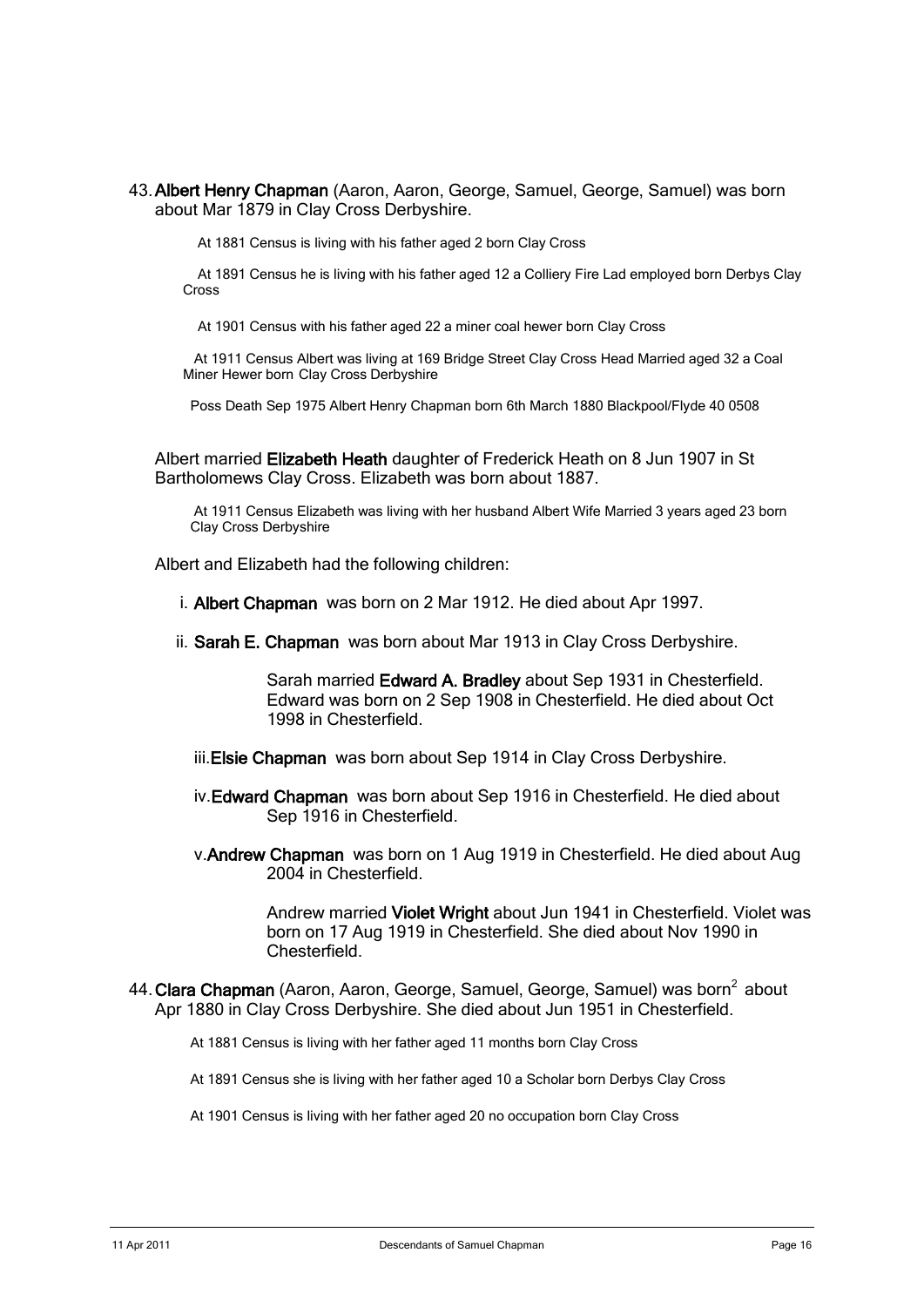Clara married Frederick Toplis son of John TOPLIS on 26 Jun 1902 in St Bartholomews Clay Cross. Frederick was born on 6 Feb 1880. He died about Sep 1972 in Chesterfield.

Frederick and Clara had the following children:

i.May Toplis was born about 1900. She died about 1974.

ii.Nellie Toplis was born about Mar 1908. She died about 1920.

iii. **John Toplis** was born about Jun 1913. He died about 2005.

iv.Emma Toplis was born about 1914. She died about 1990.

v.Edith Toplis was born about Mar 1915.

vi.Harold Toplis was born about Dec 1916. He died about 2003.

46. Lizzie Chapman (Aaron, Aaron, George, Samuel, George, Samuel) was born<sup>3</sup> about Dec 1883 in Clay Cross Derbys. She died about Dec 1950 in Chesterfield.

At 1891 Census she is living with her father aged 7 a Scholar born Derbys Clay Cross

Lizzie married Joseph Bradley son of Joseph Bradley on 3 Mar 1903 in St Bartholomews Clay Cross. Joseph was born about 1878.

They had the following children:

i.Lottie Bradley was born about Mar 1912 in Chesterfield.

ii. Frank Bradley was born about Mar 1913 in Chesterfield.

- iii. Florrie Bradley was born about Sep 1915 in Chesterfield.
- iv. Annie Bradley was born about Jun 1917 in Chesterfield.
- 48. Andrew Chapman (Aaron, Aaron, George, Samuel, George, Samuel) was born about Sep 1888 in Clay Cross Derbys. He was christened on 13 Jun 1888 in Clay Cross. He died about Mar 1938 in Chesterfield.

 Christening Matlock Archives M476 No 457 13/06/1888 Andrew son of Aaron and Elizabeth Chapman of Bridge Street (Miner)

At 1891 Census he is living with his father aged 2 a Scholar born Derbys Clay Cross

At 1901 Census with his father aged 12 no occupation born Clay Cross

 At 1911 Census Andrew is living at 22 Doe Lea Chesterfield Head Married 3 years aged 22 a Coal Hewer born Derbyshire Clay Cross

#### Andrew married Elizabeth Crofts about Mar 1908 in Chesterfield.

 At 1911 Census Elizabeth is living with her husband Andrew Wife Married aged 21 born Derbyshire Clay Cross

Andrew and Elizabeth had the following children: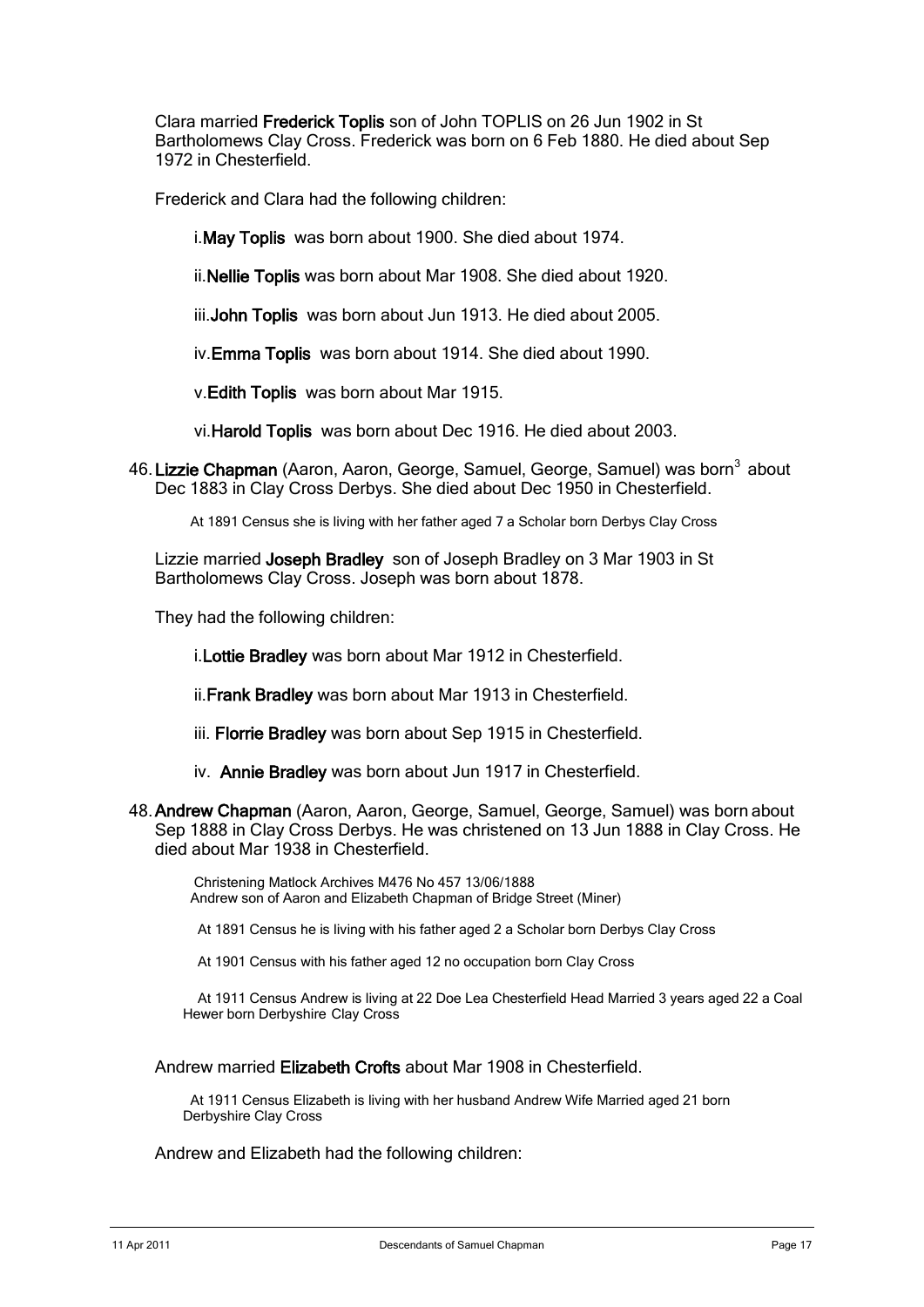### i.Betsy Chapman was born about Mar 1910 in Derbyshire Doe Lea Ault Hucknall Parish.

At 1911 Census Betsy is living with her father Daughter Single aged 1 born Derbyshire Doe Lea Ault Hucknall Parish

50. Walter Chapman (Aaron, Aaron, George, Samuel, George, Samuel) was born about Dec 1891.

At 1901 Census with his father aged 9 no occupation born Clay Cross

 At 1911 Census he is living with Aaron he is shown as Son aged 19 Single a Coal Miner Hewer Worker born Clay Cross Derbyshire

Walter married Mary A. Wilson about Sep 1911 in Chesterfield.

They had the following children:

i.Doris Chapman was born about Dec 1911 in Chesterfield.

ii. Harry Chapman was born about Mar 1913 in Chesterfield.

iii. Elsie Chapman was born about Mar 1915 in Chesterfield.

iv.Walter Chapman was born about Jun 1918 in Chesterfield.

v.Ted Chapman was born about Mar 1920 in Chesterfield.

Ted married Ruby White about Mar 1941 in Chesterfield.

vi.Norman Chapman was born about Sep 1926 in Chesterfield.

vii.Ronny Chapman was born about Jun 1928 in Chesterfield.

51. Harry Marsden Chapman (Aaron, Aaron, George, Samuel, George, Samuel) was born about Sep 1893 in Clay Cross. He died about Dec 1935 in Chesterfield.

At 1901 Census with his father aged 7 no occupation born Clay Cross

 At 1911 Census he is living with Aaron he is shown as Son aged 17 Single a Coal Miner Hewer Worker born Clay Cross Derbyshire

Harry married Ethel Harrison daughter of George Harrison on 25 Dec 1913 in St Bartholomews Clay Cross. Ethel was born about 1895.

They had the following children:

i.Ethel Chapman was born about Dec 1914 in Chesterfield.

ii.George Chapman was born about Sep 1917 in Chesterfield.

iii. Hilda Chapman was born about Sep 1918 in Chesterfield.

iv.Harry Chapman was born about Jun 1925 in Chesterfield.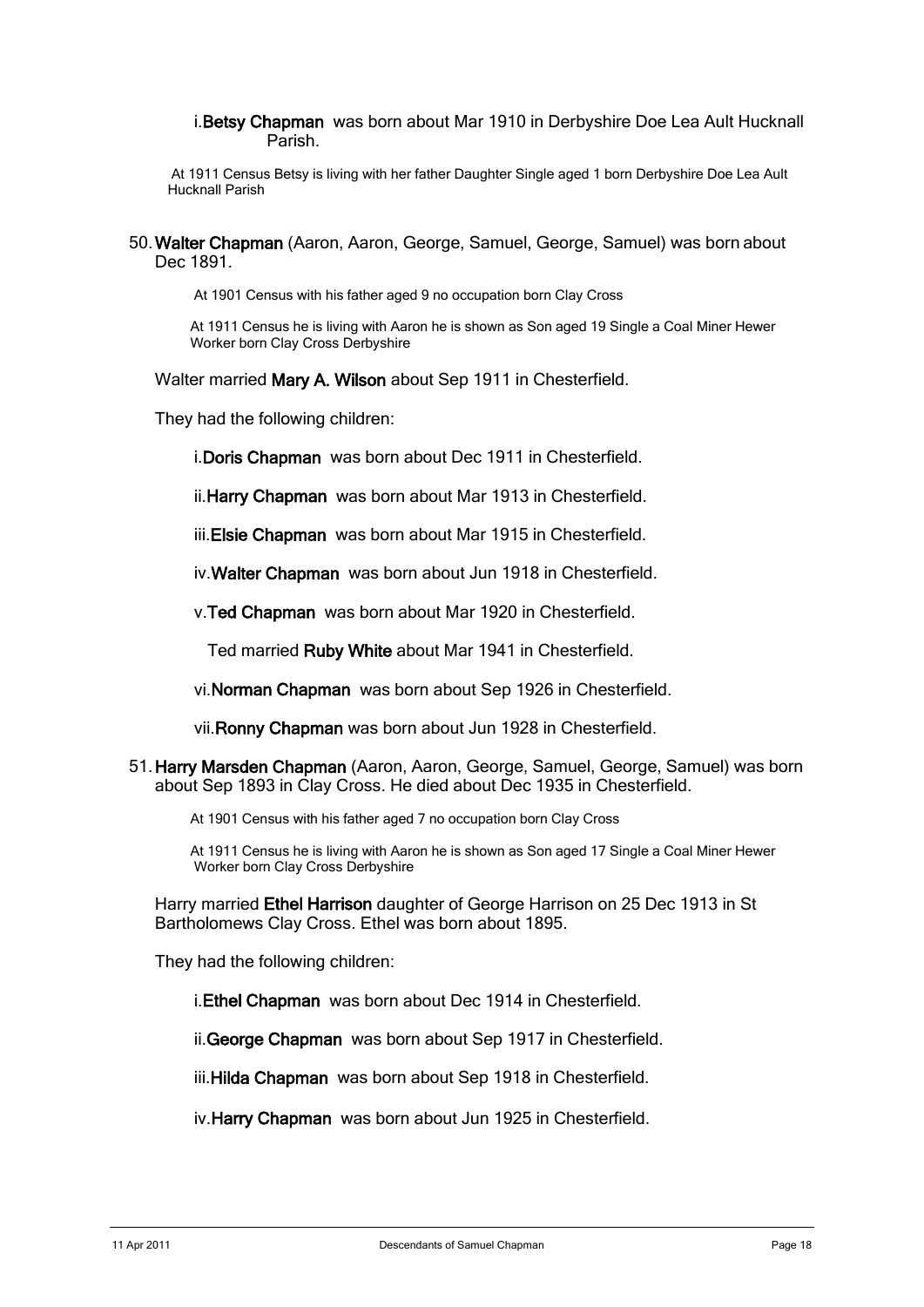52. Lottie Chapman (Aaron, Aaron, George, Samuel, George, Samuel) was born about Jun 1895.

1901 Census with her father aged 6 no occupation born Clay Cross

At 1911 Census she is living with Aaron she is shown as Daughter aged 16 Single born Clay Cross Derbyshire

Lottie married John W. Kippin about Sep 1918 in Mansfield.

They had the following children:

i.Joyce Kippin was born about Jun 1921 in Chesterfield.

ii. Dennis W. Kippin was born about Dec 1923 in Mansfield.

iii. Geoffrey Kippin was born about Dec 1924 in Mansfield.

54. Edward Chapman (Aaron, Aaron, George, Samuel, George, Samuel) was born on 2 Nov 1901 in 175 Bridge Street Clay Cross. He died on 23 Aug 1979 in Royal Hospital Chesterfield.

At 1911 Census he is living with Aaron he is shown as Son aged 10 at School born Clay Cross Derbyshire

 In Derbyshire Times for 14th February 1914 Edward is shown as receiving a prize at the annual Distribution at the Clay Cross Primitive Church Sunday School Also mentioned are (Girls) L. Butterworth, Mary Marsh, Elsie Marsh, (Infants) Florrie Harris Ivy Butterworth

(Boys) Chas Butterworth, Ernest Harris, Edward Chapman (Infants) Fred Marsh

He died 23rd August 1979 at Royal Hospital Chesterfield

Edward married Elizabeth Ann Butterworth daughter of Albert Butterworth and Ann Hawkins on 25 Dec 1924 in Clay Cross. Elizabeth was born on 15 Dec 1902 in Mount Pleasant Clay Cross Derbyshire. She died on 12 Sep 1980 in 24 Queens Street Clay Cross.

 At 1911 Census she is living with Joseph Boon and Mary she is shown as Niece aged 8 Single Born Clay X Derbyshire

 This is transcript of obituary from Derbyshire Times Cremation took place at Brimington of Mrs Elizabeth Ann Chapman (77) 7 Rykneld Court Clay Cross. Mrs. Chapman a native of Clay Cross died at the home of her daughter During the World War Mrs. Chapman looked after evacuees and also worked at the Clay Cross Company Bomb Shop and Chesterfield Tube Works She played in the Clay Cross and Chesterfield Ladies' Darts Leagues Bereaved are two daughters, six grandchildren and ten great grandchildren

Edward and Elizabeth had two daughters